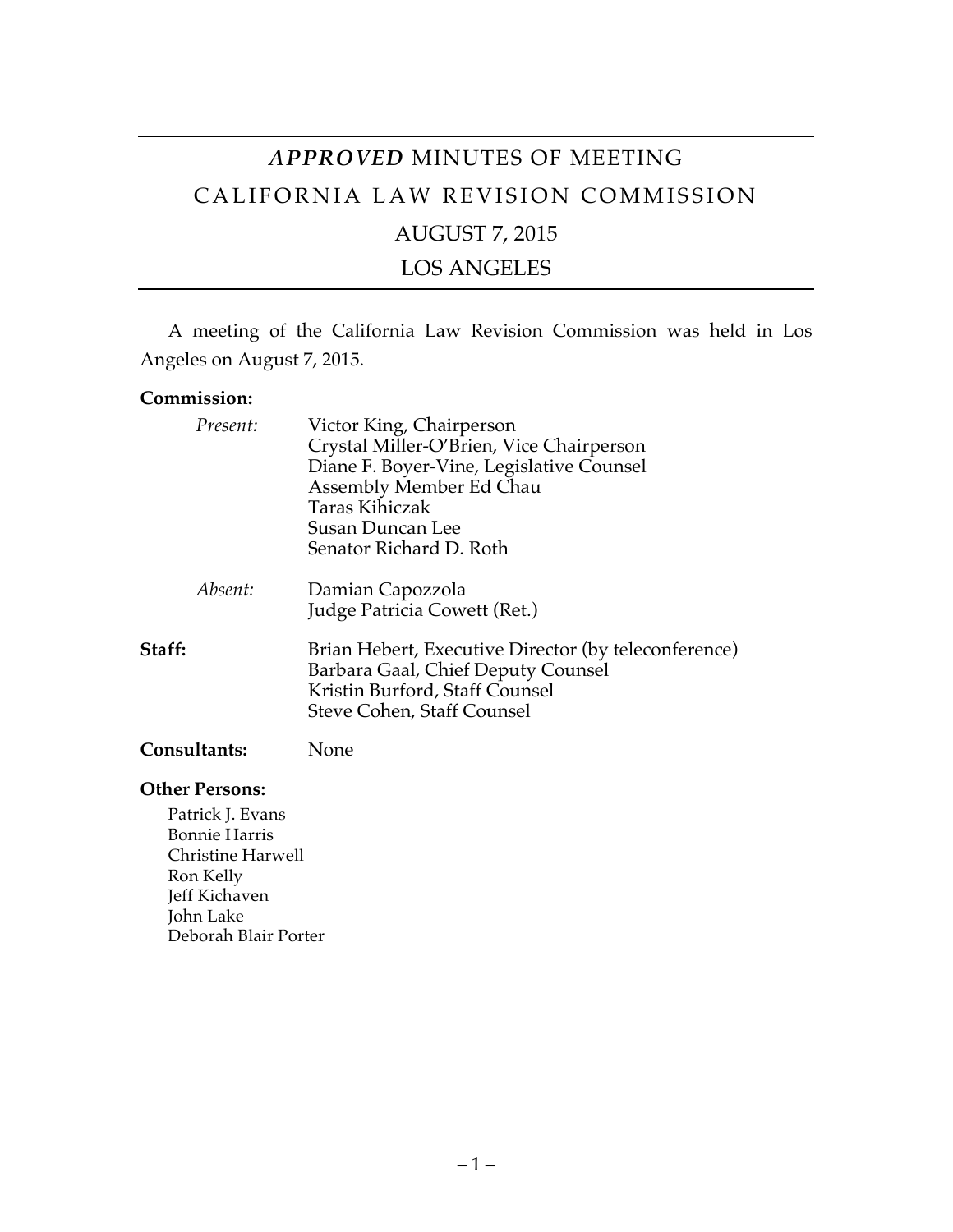| CONTENTS                                                                                  |  |
|-------------------------------------------------------------------------------------------|--|
|                                                                                           |  |
|                                                                                           |  |
|                                                                                           |  |
|                                                                                           |  |
|                                                                                           |  |
|                                                                                           |  |
|                                                                                           |  |
| Study D-1200 — Recognition of Tribal and Foreign Court Money Judgments 3                  |  |
| Study G-300 - State and Local Agency Access to Customer Information from Communication    |  |
|                                                                                           |  |
| Study K-402 - Relationship Between Mediation Confidentiality and Attorney Malpractice and |  |
|                                                                                           |  |
|                                                                                           |  |

| 1  | <b>APPROVAL OF ACTIONS TAKEN</b>                                                   |  |
|----|------------------------------------------------------------------------------------|--|
| 2  | Unless otherwise indicated, the Commission decisions noted in these Minutes        |  |
| 3  | were approved by all members present at the meeting. If a member who was           |  |
| 4  | present at the meeting voted against a particular decision, abstained from voting, |  |
| 5  | or was not present when the decision was made, that fact will be noted in          |  |
| 6  | connection with the affected decision.                                             |  |
| 7  | MINUTES OF JUNE 4, 2015, COMMISSION MEETING                                        |  |
| 8  | Memorandum 2015-21 presented a draft of the Minutes of the June 4, 2015,           |  |
| 9  | Commission meeting. The Commission approved the Minutes, without change.           |  |
| 10 | (Commissioners Chau and Kihiczak were not present when this decision was made.)    |  |
| 11 | <b>ADMINISTRATIVE MATTERS</b>                                                      |  |
| 12 | <b>Report of Executive Director</b>                                                |  |
| 13 | The Executive Director reported that law student assistants will be assigned       |  |
| 14 | various kinds of minor reform projects.                                            |  |

15 **Meeting Schedule**

16 The Commission considered Memorandum 2015-25, discussing the 17 Commission's meeting schedule. The Commission approved the schedule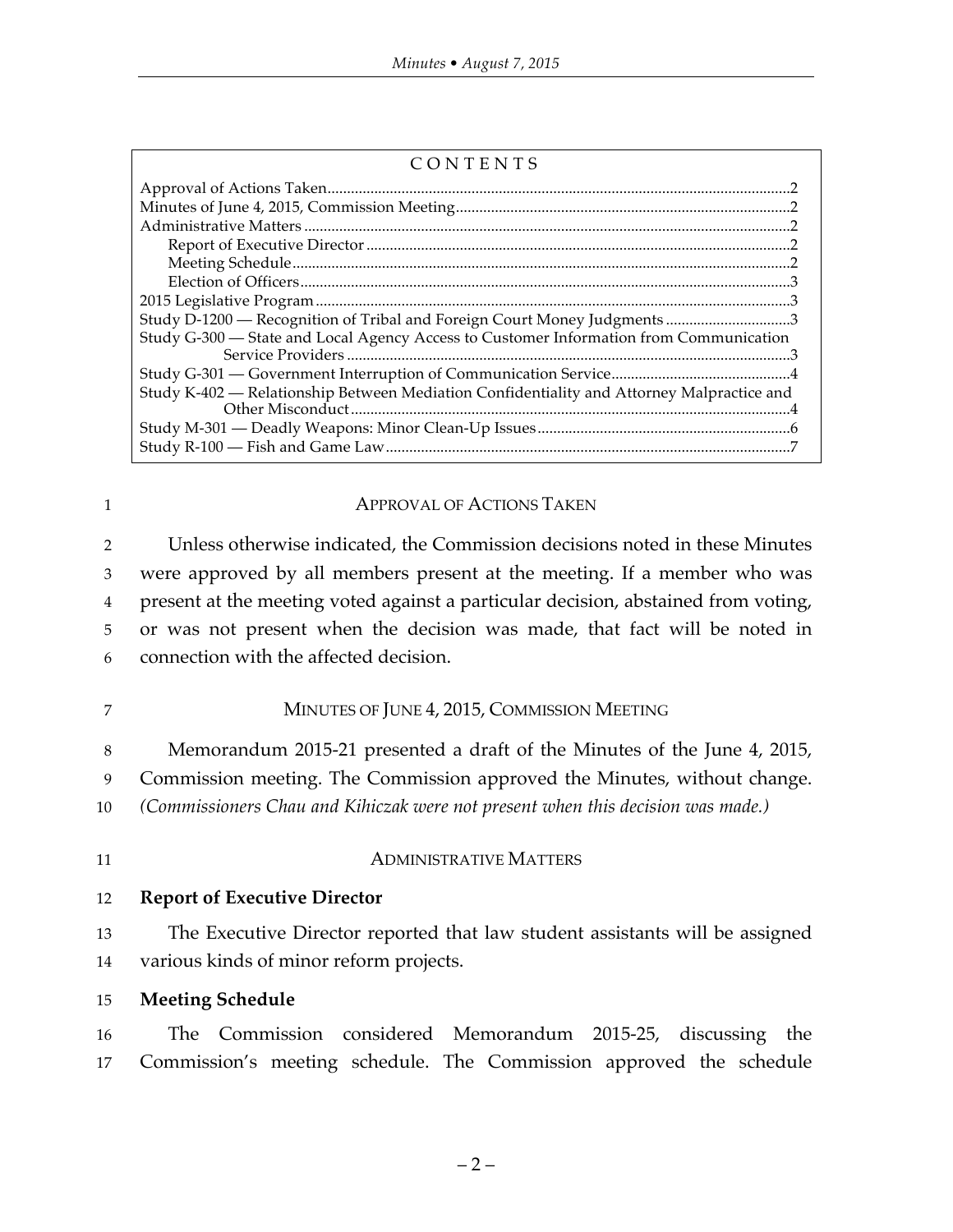proposed in that memorandum. *(Commissioners Chau and Kihiczak were not present* 

*when this decision was made.)*

### **Election of Officers**

 The Commission postponed consideration of Memorandum 2015-26, discussing the election of officers. That memorandum will be presented at the October 2015 meeting. The existing officers will continue to serve at the beginning of that meeting, until new officers are elected. *(Commissioners Chau and Kihiczak were not present when this decision was made.)*

### 2015 LEGISLATIVE PROGRAM

 The Commission considered Memorandum 2015-27 and its First Supplement, reporting on the Commission's 2015 legislative program.

 Regarding Assembly Bill 139 (Gatto), the Commission assented to the amendments described in Memorandum 2015-27 and approved the Comment revisions attached to the memorandum.

 Regarding Assembly Bill 1527 (Committee on Water, Parks, and Wildlife), the Commission approved the Comment revision set out in the First Supplement to

Memorandum 2015-27.

*(Commissioner Kihiczak was not present when those decisions were made.)*

STUDY D-1200 — RECOGNITION OF TRIBAL AND FOREIGN COURT MONEY JUDGMENTS

 The Commission considered Memorandum 2015-28, discussing adjustments that other states have made in their enactments of the 2005 Uniform Foreign- Country Money Judgments Recognition Act and the 1962 Uniform Foreign Money-Judgments Recognition Act.

No Commission action was required or taken.

# STUDY G-300 — STATE AND LOCAL AGENCY ACCESS TO CUSTOMER INFORMATION FROM COMMUNICATION SERVICE PROVIDERS

 The Commission considered Memorandum 2015-31, discussing public comment and providing a draft of a final report on *Constitutional and Statutory Requirements*. The Commission approved the draft as its final report, with the revisions recommended by the staff.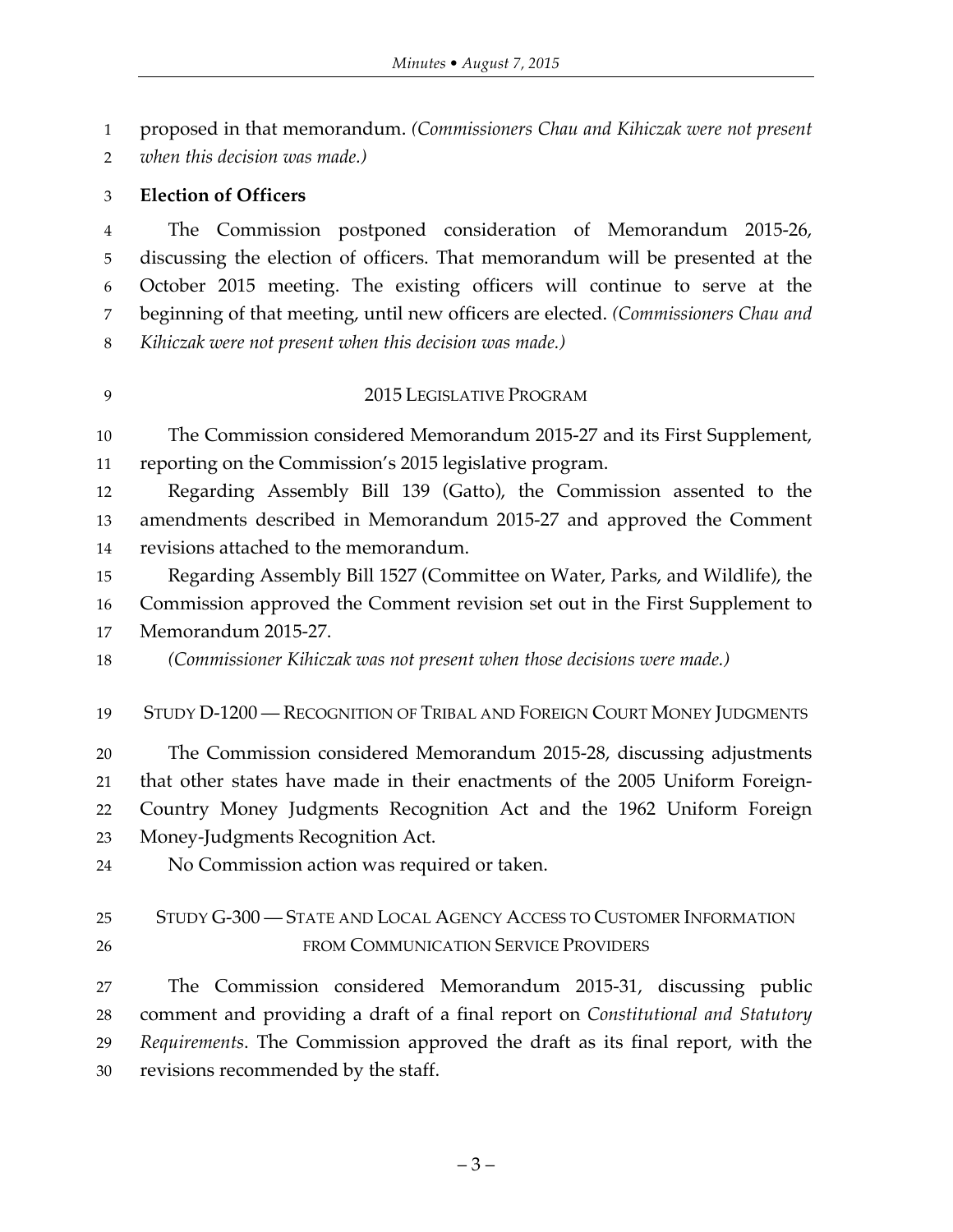STUDY G-301 — GOVERNMENT INTERRUPTION OF COMMUNICATION SERVICE The Commission considered Memorandum 2015-32, discussing government interruption of area communications to protect public safety, for a purpose that is not directly related to free expression. The Commission made the following decisions: • It should be made clear that state and local government may interrupt communications to protect public "welfare," which can include the protection of property. • No substantive change should be made to the "extreme emergency" provisions of Public Utilities Code Section 7908. • It should be made clear that Public Utilities Code Section 7908 is not intended to preclude any existing remedy for an injury that results from government interruption of communications under that section. In preparing draft language, the staff should exercise discretion as to phrasing and whether the clarifying language is included in a statute or a Commission Comment. • The staff should consult with the office of the Homeland Security Advisor on whether Public Utilities Code Section 7908 should be revised to better coordinate with the federal Emergency Wireless Protocol. • State and local officials should have discretion to decide whether the benefit of interrupting communications outweighs any harm that could result from disrupting emergency communications. STUDY K-402 — RELATIONSHIP BETWEEN MEDIATION CONFIDENTIALITY AND ATTORNEY MALPRACTICE AND OTHER MISCONDUCT The Commission considered Memorandum 2015-33 (compilation of possible approaches), Memorandum 2015-34 (scope of study), Memorandum 2015-35 (scholarly commentary), and Memorandum 2015-36 (public comment) and its First Supplement. The staff distributed a 2-page chart that summarizes the longer chart attached to Memorandum 2015-33. The Commission received written materials from Bonnie Harris and Deborah Blair Porter. (*Commissioner Chau was not present for the discussion of this topic. Commissioner Boyer-Vine was only present at the beginning of the discussion. She was not present for any of the decisions.)*

The Commission made the following decisions: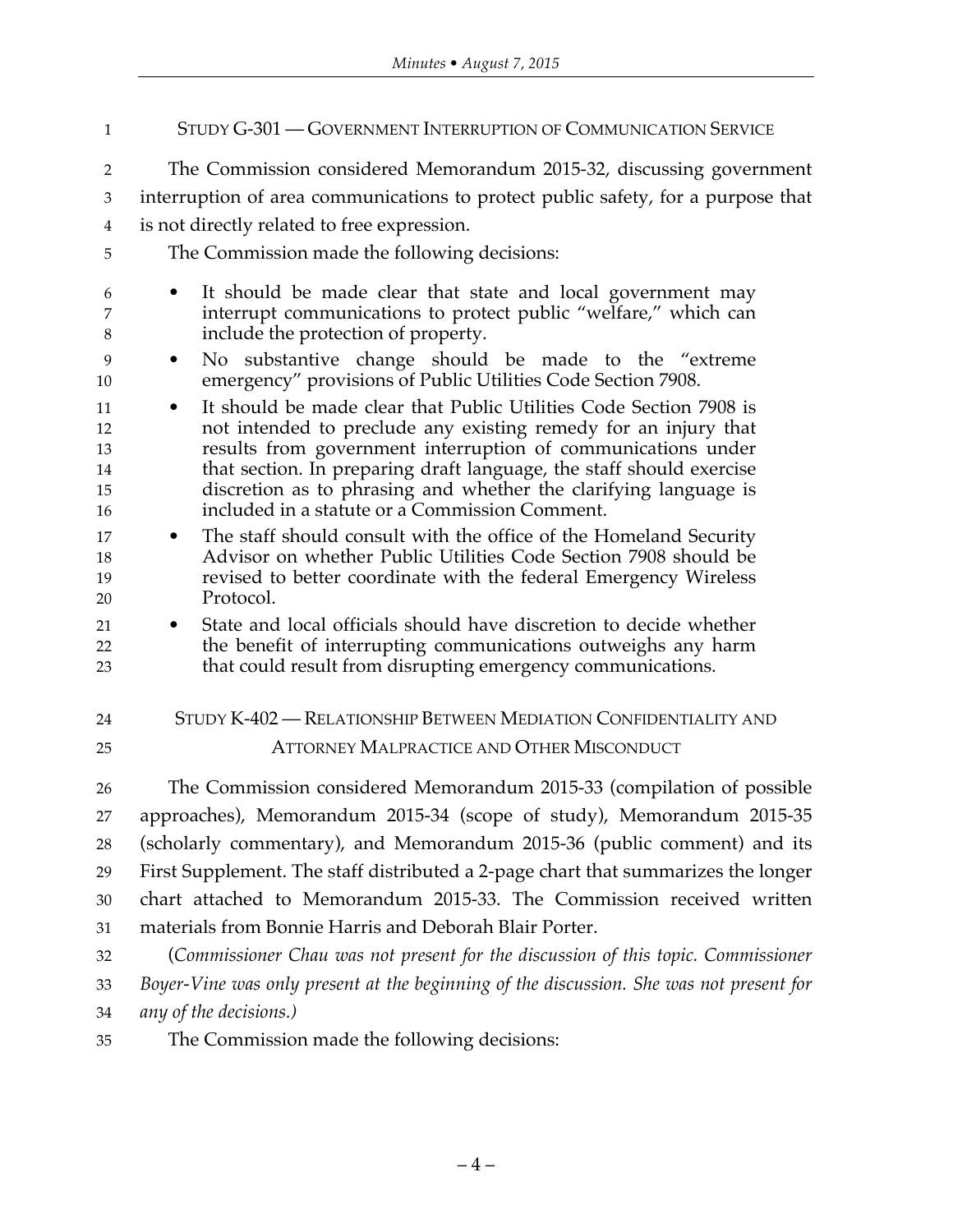# **General Concept**

 The Commission directed the staff to begin the process of preparing a draft of a tentative recommendation that would propose an exception to the mediation confidentiality statutes (Evid. Code §§ 1115-1128) to address "attorney malpractice and other misconduct." *(Commissioner King voted against this decision.)*

# **Types of Misconduct to Cover**

 The proposed new exception should apply to alleged misconduct of an attorney or an attorney-mediator.

 The proposed new exception should only apply to alleged misconduct in a professional capacity.

 The proposed new exception should apply regardless of whether the alleged misconduct occurred during a mediation.

**Types of Proceedings in Which the Exception Would Apply**

 The proposed new exception should apply in the following types of proceedings:

- (1) A disciplinary proceeding against an attorney for alleged misconduct while acting as an attorney.
- (2) A disciplinary proceeding against an attorney for alleged misconduct while acting as an attorney-mediator.
- (3) A malpractice case against an attorney for conduct in the role of an attorney.
- (4) A malpractice case against an attorney for conduct in the role of attorney-mediator.
- *(Commissioner Miller-O'Brien abstained from this decision.)*

# **Purpose for Invoking the Exception**

 The proposed new exception should apply evenhandedly, permitting use of mediation evidence to prove or disprove a claim.

**In Camera Screening Process**

 The proposed new exception should utilize an in camera screening process. The Commission discussed but did not resolve whether an in camera hearing should be mandatory whenever a person invokes the exception. The Commission did not discuss or resolve any other details regarding the nature of the in camera screening process.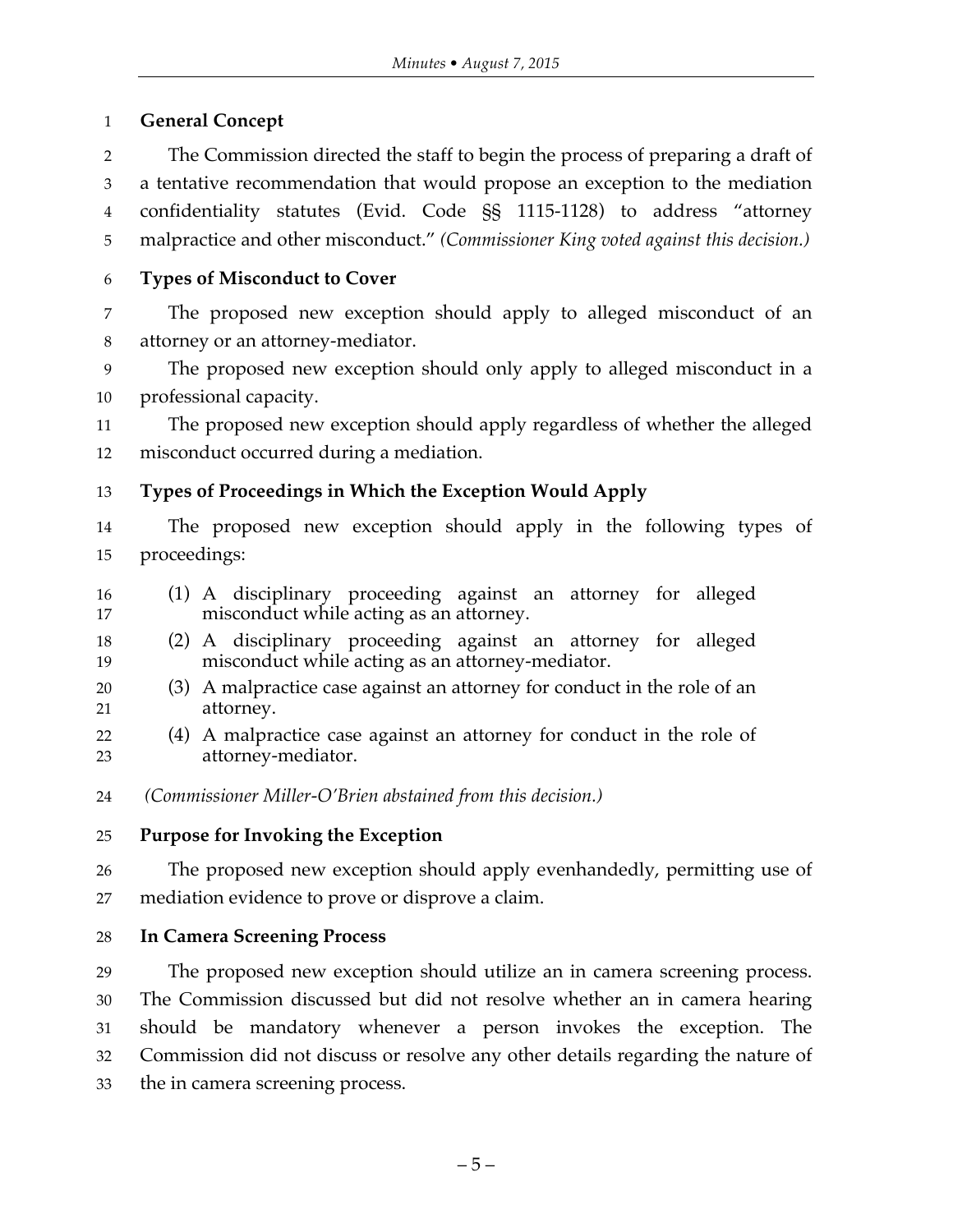| $\mathbf{1}$   | <b>Limitation on Extent of Disclosure of Mediation Communications</b>                                               |
|----------------|---------------------------------------------------------------------------------------------------------------------|
| $\overline{2}$ | The proposed new exception should only permit disclosure of mediation                                               |
| 3<br>4         | evidence that is relevant to the malpractice case or disciplinary proceeding in<br>which it is sought or proffered. |
| 5              | <b>Code Placement</b>                                                                                               |
| 6              | The proposed new exception should be placed in the Evidence Code.                                                   |
| 7              | (Commissioner Lee abstained from this decision.)                                                                    |
| $\,8\,$        | <b>Further Details</b>                                                                                              |
| 9              | The Commission discussed but did not resolve whether the proposed new                                               |
| 10             | exception should apply while the underlying mediated dispute is still pending.                                      |
| 11             | The staff mentioned the issue, but the Commission did not discuss or resolve                                        |
| 12             | whether there should be any special rule relating to mediator testimony.                                            |
| 13             | The Commission will consider those and other details at a future meeting.                                           |
| 14             | STUDY M-301 — DEADLY WEAPONS: MINOR CLEAN-UP ISSUES                                                                 |
| 15             | The Commission considered Memorandum 2015-37 discussing minor clean-                                                |
| 16             | up of various Penal Code provisions relating to deadly weapons.                                                     |
| 17             | The Commission approved the preparation of a tentative recommendation                                               |
| 18             | that will include all of the reforms described in the memorandum. In preparing                                      |
| 19             | the tentative recommendation, the staff will do both of the following:                                              |
| 20             | Look more closely at the distinction between "family violence"<br>$\bullet$                                         |
| 21             | and "domestic violence."                                                                                            |
| 22<br>23       | Adjust the proposed revision to Penal Code Section 18255 to<br>request a residential address.                       |
| 24             |                                                                                                                     |